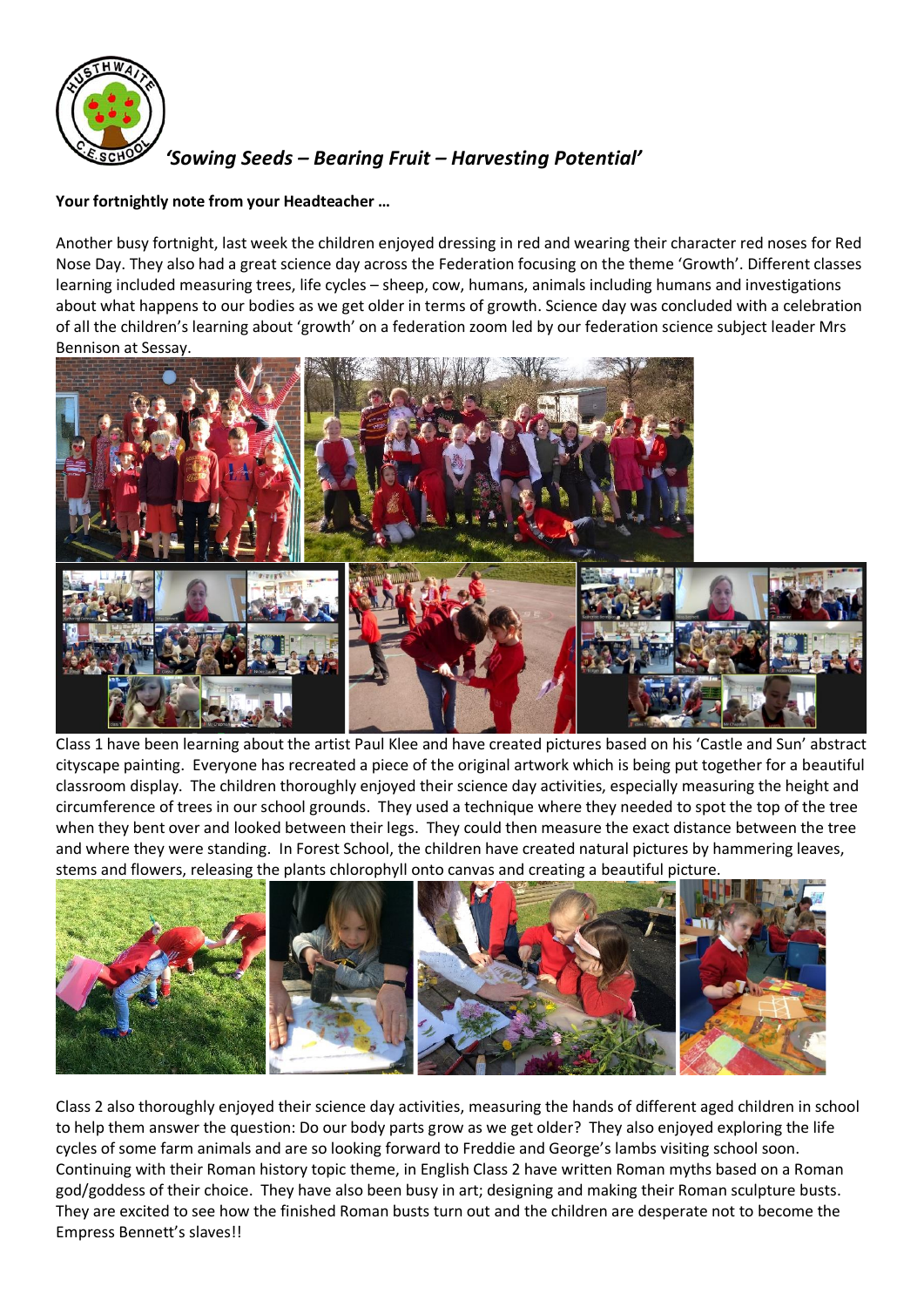

In Class 3, Year 6 have at last been able to relaunch playground squad. They have absolutely loved it, as have our younger pupils in school. In their learning, they have continued their chocolate discovery with taste testing and evaluating a range of chocolates. There were even some left for Mr Chapman to try! They have been using and applying a range of maths skills across the curriculum: ranging from graphs and chart drawing, such as their graphs in science week, to tally charts and mental maths in French. They have thoroughly enjoyed their cross-curricular English work, writing blog posts linked to their research on Mayan writing and numbers.



**Friday 18 March Awards**

# **Class 1, Mrs Jackson.**

*Bird Award* –Jack for his fantastic maths work investigating 2D shape. Jack knows the shape names and has created pictures painting with shapes. He has even printed with shapes to make a castle as part of our topic. *Headteacher's sticker* – Eliza for her kindness towards her classmates. Eliza is helpful and a good friend to everyone.

*Handwriter of the week* – Wilf B for trying hard to write in the cursive style and trying to improve the presentation of his writing.

#### **Class 2, Miss Goodchild.**

*Bird Award* – Holly for excellent portrait sketching and her roman bust design.

*Headteacher's sticker* – Eliza M working hard on her English work this week both our grammar work and her topic writing. Joseph for his confident work on 2D and 3D shapes.

*Handwriter of the week* – Freddie for working hard at his cursive handwriting and trying to keep it more consistent.

#### **Class 3, Mr Chapman.**

*Bird Award* – Jess H for really giving it her all over the last two weeks. She has approached things with a positive mental attitude.

*Headteacher's sticker* – Charlie for striving for perfection and applying his writing techniques in his DT evaluation. *Handwriter of the week* – Jess C for consistency in her cursive handwriting.

#### **Friday 25 March Awards**

#### **Class 1, Mrs Jackson.**

*Bird Award* – William P for his kindness towards other members of the class. William has demonstrated empathy and kind words, he has been friendly and welcoming to our newest members of the class and has helped them with snack time and following routines. William has been a fantastic role model, caring and helping his friends. *Headteacher's sticker* – Alfie for his listening and attention during collective worship and assemblies. You have answered some difficult questions showing a good understanding.

*Handwriter of the week* – Phoebe R for developing her writing stamina and writing extended pieces. Phoebe has tried so hard to keep her writing a consistent size whilst remembering her non negotiables!